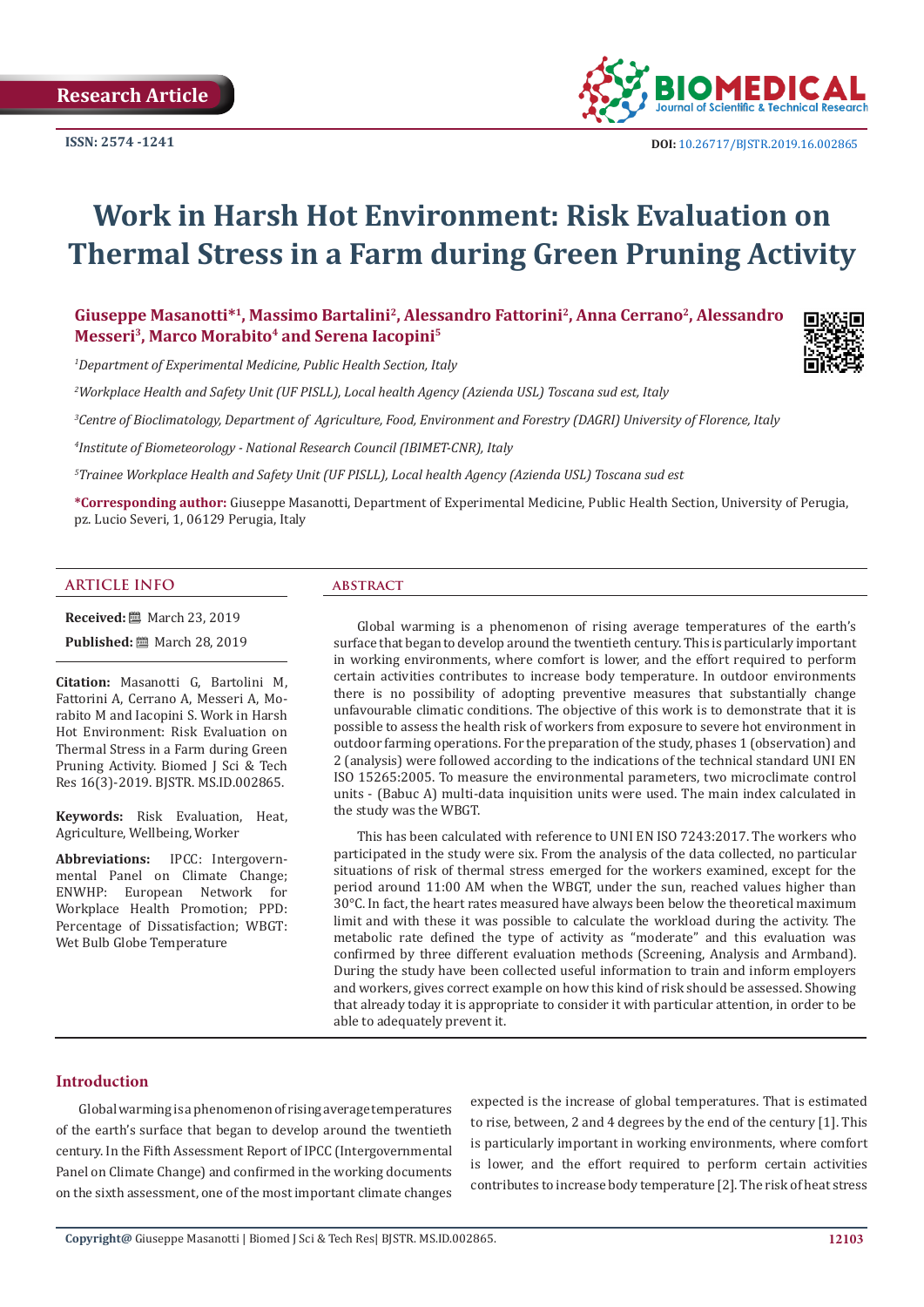can occur both indoors and outdoors. In indoor environments, at least in some cases, it is possible to adopt measures that facilitate the lowering of the temperature inside the workplace, but this is not always possible because of the work requirements. In outdoor environments, such as construction sites and agricultural work, the heat source is the sun, which during the summer period can cause serious consequences on workers, especially in conjunction with high air humidity and no wind. In these environments, the risk of health effects often derives not only from high temperatures, but also from high workloads, inadequate organisation of work shifts, the absence of breaks and the impossibility of having risk prevention systems in place.

In these environments there is no possibility of adopting preventive measures that substantially change unfavourable climatic conditions [3]. Studies on the consequences of working in the heat, as well as on the health of workers, reduce the ability to work and thus productivity [4]. Reduced productivity and absence from work due to heat-related health effects necessarily generate financial costs for companies. In Germany, for example, during 2004 these costs were estimated at between  $\epsilon$ 0.7 and 3.1 billion, while similar calculations for Australia in 2013 and 2014 indicated total losses of €5.6 billion [5]. Therefore, it is essential to identify the means that will allow workers to be more productive despite exposure to heat but, at the same time, will protect their health and safety. Despite increasing mechanization, agriculture is still characterized by a series of manual operations, which take place mostly outdoors and the heat in the workplace is difficult to mitigate, especially in the summer season. Direct exposure to the sun, rubbing, cutting, contact with plant protection products are the main risks of working in agriculture, causing stress from heat to heat stroke, dermatitis from contact to the development of melanomas [6,7].

At European level, the ongoing HEAT-SHIELD project (https:// [www.heat-shield.eu/\)](www.heat-shield.eu/) has the mission to investigate the negative impacts of workplace heat-stress perception on health and productivity of workers employed in five strategic European sectors (tourism, agriculture, manufacturing, construction and transportation), with the aim to develop preventive solutions to protect the health and productivity in the work place from excessive heat. For this reason, in Italy, since summer 2017, some case studies have been organized, gathering information on topics related to the heat-stress perception. The objective of this work is to demonstrate that it is possible to assess the health risk of workers from exposure to severe hot environment in outdoor farming operations. In this case, the experimental study referred to a farm during manual work in the fields.

#### **Materials and Methods**

The study was carried out in collaboration with the POLO for the Promotion of Health, Safety and Ergonomics in the Small and Micro enterprices of the Siena Province, partner of the European Network for Workplace Health Promotion (ENWHP), in the framework of the memorandum of understanding signed with the Consortium of Vernaccia di San Gimignano. For the preparation of the study, phases 1 (observation) and 2 (analysis) were followed according to the indications of the technical standard UNI EN ISO 15265:2005 [8]. To carry out the observation a form is filled in that includes both objective parameters (air temperature, humidity, thermal radiation, air movements, physical workload, clothing) and subjective parameters (such as workers' opinions), to which a score is attributed. The scoring scales are designed so that the ideal score is "0". Scores with values between -1/1 are also considered acceptable, but if the value of the score is outside this range, a more in-depth analysis is considered necessary. The analysis: quantify the risk of thermal discomfort to determine an optimal organization of work and to determine if an "expertise" is needed (phase 3).

First of all, during the observation an analyses of the activity was carried out with particular attention to the description of the activities, the average and maximum duration, the period affected by the work situation, the number of workers exposed and the factors to be accurately quantified (air temperature, humidity, radiation, air movements, workload, clothing characteristics). Subsequently, the working situation is assessed taking into account the representative period relating to the climatic and working conditions and taking into account the external climatic conditions. The assessment shall also be carried out by measuring or estimating the mean and maximum values during the representative day(s) and calculating the indices according to the relevant standards the expected mean vote (PMV) and the expected percentage of dissatisfaction (PPD) [9] and the wet bulb globe temperature (WBGT- Wet Bulb Globe Temperature) [8]. On the day of the observation phase was carried out, informed consent was given to the workers in order to provide information on the study and allow them to join the project on an optional basis.

### **Detection of Environmental Parameters**

To measure the environmental parameters, two microclimate control units - (Babuc A) multi-data inquisition units were used [10].

The instruments registered the following parameters:

- a) Ta = Air temperature  $(^\circ \text{C})$
- b) Tuv = ventilated wet bulb temperature
- c) Tun = Wet bulb temperature with natural ventilation  $(^{\circ}C)$
- d) HR% = Relative humidity  $(\%)$
- e) Tg = Temperature of the Globo thermometer (°C)
- f)  $Va = Air velocity (m/s)$

This control unit is fully programmable, acquires and stores data, allows to display on a monitor all measured and/or calculated quantities (e.g. WBGT). Through the connection to the computer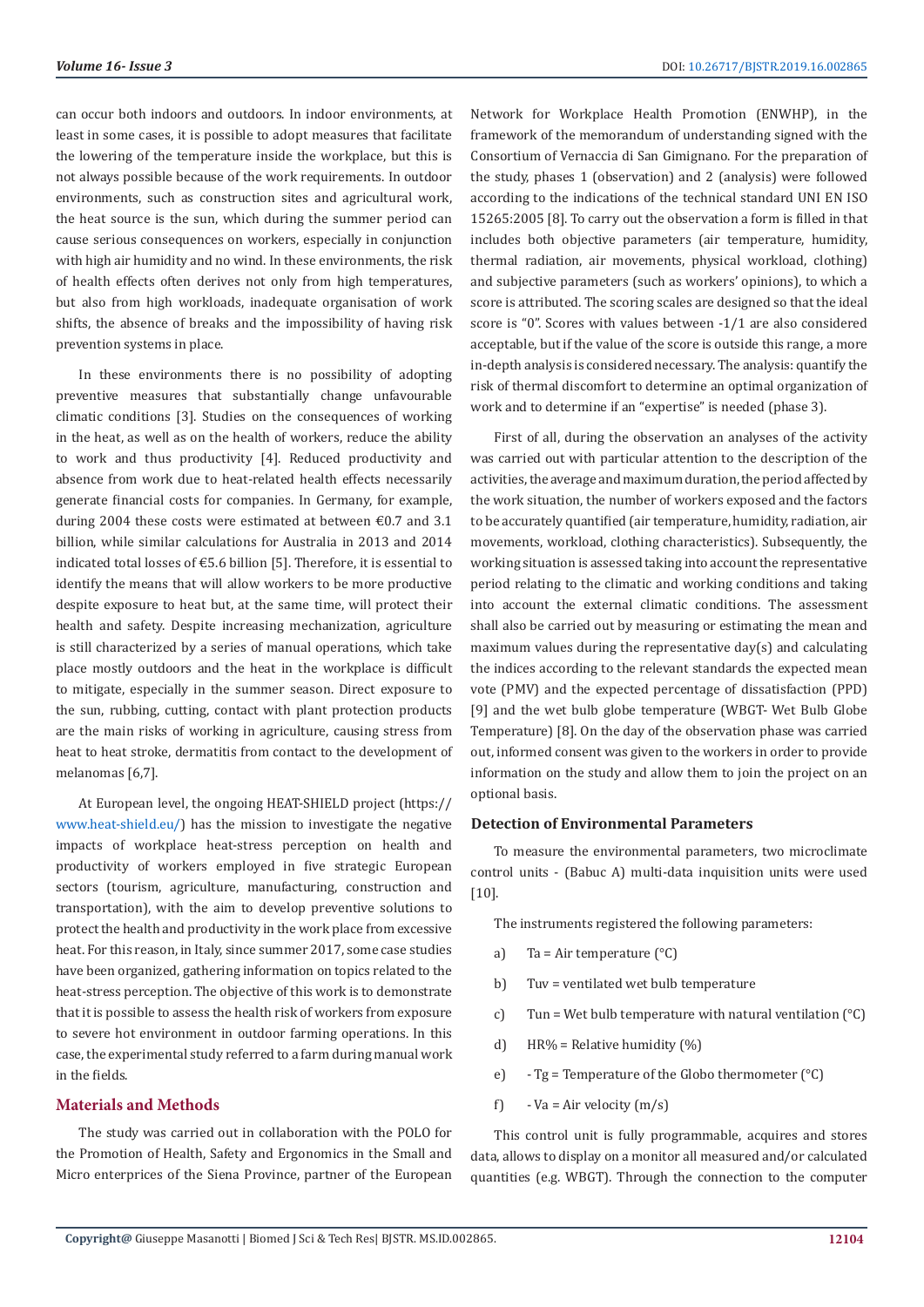it is possible to download the collected data in continuous, for the vision and the elaboration. The control units are equipped with the following probes to measure the parameters:

i. Psychrometric probe for measuring ambient air temperature and relative humidity (Ta, Tuv and HR%);

ii. Globo thermometer probe for measuring the Globo thermometer temperature (Tg) and for evaluating the average radiant temperature;

iii. Naturally ventilated wet bulb temperature probe (Tun), for calculating the WBGT index;

iv. Omnidirectional hot wire probe for measuring air velocity.

Furthermore, it should be specified that one control unit has been positioned so that for the entire duration of the survey was in the sun and the other in the shade, in order to allow the collection of data in both work situations. Close to these control units were also placed probes for continuous measurement of the microclimate parameters of the HOBO U30 NRC, in the period (June-September), air temperature, relative humidity, atmospheric pressure, temperature of the black globe, wind speed and direction, and solar radiation. The parameters measured and the characteristics of the probes complied with the indications of the technical standard UNI EN ISO 7726:2002 [11].

# **Reference Values: the WBGT Index**

The main index calculated in the study was the WBGT. This has been calculated with reference to UNI EN ISO 7243:2017 [12]. The limit values of the WBGT index are included in the standard and based on data available in the scientific literature. If these values are exceeded, the thermal stress in the workplace must be reduced by suitable methods such as monitoring the environment, exposure time, the metabolic activity rate of the subject at work, the use of personal protection systems or proceeding with a detailed analysis of the thermal stress using more elaborate methods. [13,14] With regard to the contribution of clothing to the determination of the microclimate situation perceived by the worker, the standard provides a correction value to the detected WBGT in case of use of clothing with high thermal insulation.

# **Physiological Parameters**

Two criteria were used to determine the physiological parameters: objective and subjective. In fact, during the course of the study, the subjective feelings of the workers were detected using a questionnaire that was administered at three different moments during the work shift: at the start, middle and end. On this occasion, information was collected on the clothing worn by the workers and used to calculate the thermal insulation of clothing in "Clo" according to UNI EN ISO 7730:2006 [9]. In addition, in order to highlight workers' responses to workplace exposures, a number of objective physiological parameters were measured and addressed to:

(a) evaluate the physiological response of the workers examined during the execution of the work in specific microclimatic conditions;

(b) to assess the metabolic expenditure of workers during their working life.

For the determination of the energy metabolism of workers was followed the standard UNI EN ISO 8996:2005 [8]. The metabolic rate can be determined in different ways: the accuracy of the results, but also the costs of the study, increase from level 1 to level 4. In the study carried out, for the analysis of the activities of the workers and the determination of the respective metabolic rate, both the tables of level 1 (according to employment or work activity) and the method of continuous measurement of heart rate (level 3) were used. In order to verify the correlation between the activity carried out by the worker in a specific working condition (ascent/descent - sunshine/shadow) and the heart rate data registered, during the work, all information was collected to perform the next comparison. In particular, the following information has been provided for each worker:

a. Time of detection;

b. Operations carried out by specifying the working conditions (steep climb, medium climb, moderate climb, descent or breaks) and the exposure to the sun or shade;

c. Duration of activity.

# **Thermal Effects**

Another standard has been followed to monitor the physiological parameters the UNI EN ISO 9886:2004. This standard describes the methods for measuring and interpreting the following physiological parameters: internal body temperature, skin temperature, heart rate and loss of body mass. In addition to the microclimatic parameters, the metabolic rate of activity and the isolation of clothing, measurements of actual water loss, heart rate and tympanic temperature.

# **Instruments used and Purpose of Measurements**

The following instruments were used to measure the physiological parameters of workers:

A. Weightier (Joycare), with which the food and drink, workers and urine collected during the work shift were weighed, for the calculation of the actual water loss;

Thermometer (AccuSystem Genius 2), for measuring the tympanic temperature measured in four moments of the work shift (starting from the first measurement at the beginning of the activity was measured every two hours);

C. Wrist heart rate monitor (POLAR A360), for continuous measurement of heart rate at work and at rest;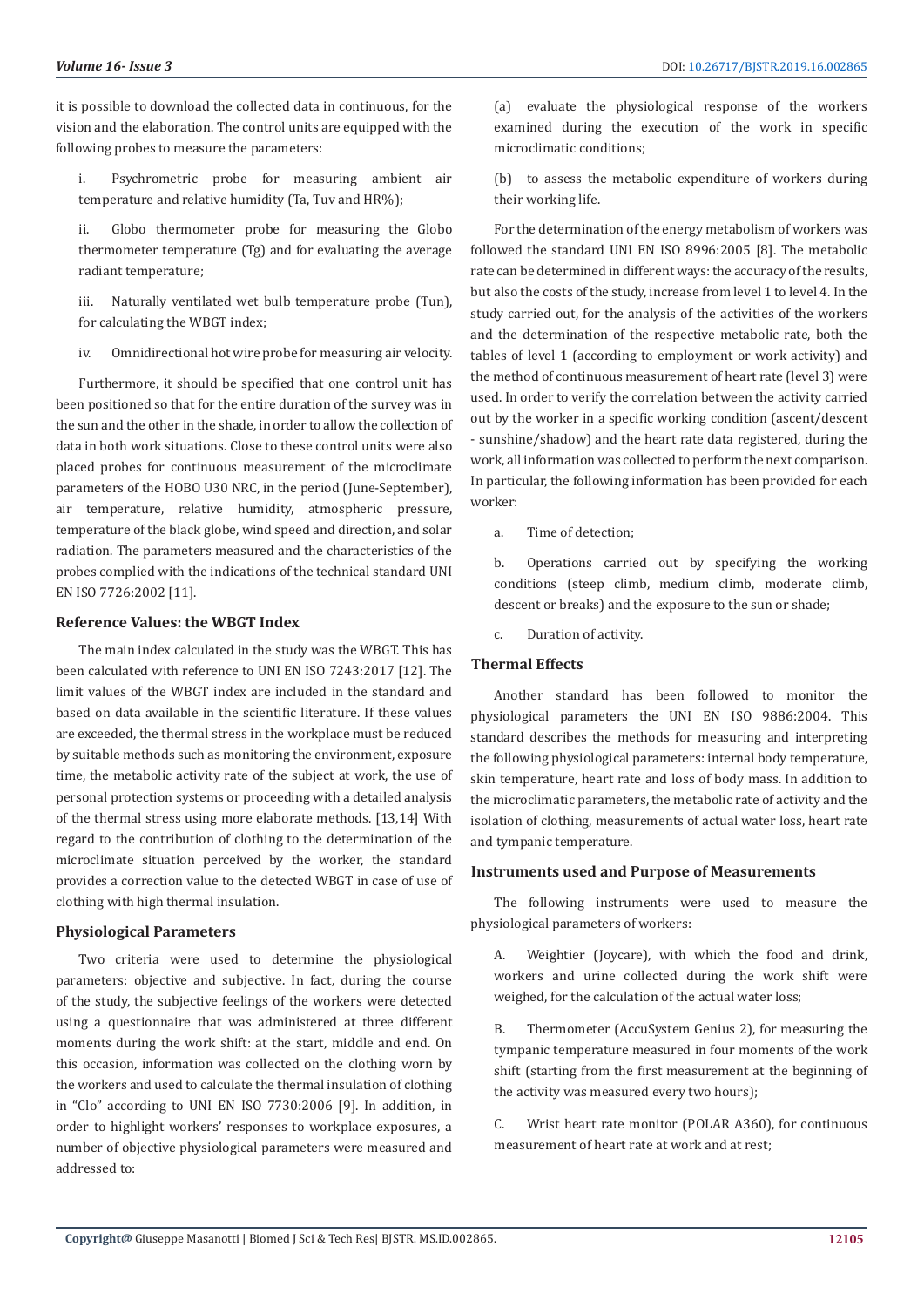D. Armband (BODYMEDIA SenseWear pro), for the integrated measurement of metabolic load. This device was worn by only two workers.

#### **The Farm**

The study was carried out in a farm located in the municipality of San Gimignano. The farm is active in the wine sector since 1974 **Table 1:** Data of each worker involved in the survey.

and covers an area of 180 hectares, of which 94 vineyards.

# **Target Group**

The workers who participated in the study were six, two women and four men (three of whom were foreigners). Table 1 shows the main characteristics of each worker (Table 1).

| <b>Workers</b> | Sex (M/F) | <b>Nationality</b> | Age (years) | Height $(m)$ | Weight (Kg) | <b>BMI</b> | Sup. Corp. (mq) |
|----------------|-----------|--------------------|-------------|--------------|-------------|------------|-----------------|
| Worker 1 (DM)  | M         | Senegal            | 50          | 1,71         | 69,7        | 23,8       | 1,81            |
| Worker 2 (FM)  | Е         | Italian            | 35          | 1,64         | 56,7        | 21,08      | 1,61            |
| Worker 3 (RG)  | M         | Italian            | 37          | 1,75         | 71,7        | 23,41      | 1,86            |
| Worker 4 (SB)  | M         | Senegal            | 53          | 1,79         | 71,4        | 22,2       | 1,89            |
| Worker 5 (SMM) | M         | Senegal            | 48          | 1,84         | 77,9        | 23         | 2,00            |
| Worker 6 (TE)  | Е         | Italian            | 40          | 1,62         | 59,9        | 22,8       | 1,63            |

# **Results**

# **Preliminary Analysis**

On the 18th of June 2018, the company's workers were carrying out manual operations in the vineyard. The observation phase was carried out on the basis of the UNI EN ISO 15265:2005 standard [8]. In addition, the purpose and stages of the investigation were explained to the workers; each worker signed the informed consent which was given before the investigation was carried out, as also provided for in the research protocol approved by the Ethics

Committee for Research of the University of Florence. Table 2 summarises the results of the observation conducted on the basis of the UNI EN ISO 15265:2005 standard and the score assigned to each parameter chosen [8] (Table 2). The ideal score, to decide if the environment is comfortable and no further analysis is necessary is "0", but scores in the range -1/1 are considered acceptable. As can be seen, the scores reach values of "2" which therefore exceed the range of acceptability of the values. Given these results further investigation was conducted in the following days according to the standard protocol.

**Table 2:** Results of the observation conducted according to UNI EN ISO 15265 with the corresponding score.

| Parameter                                                                                                                                             | Detected condition                              | <b>Score</b> |
|-------------------------------------------------------------------------------------------------------------------------------------------------------|-------------------------------------------------|--------------|
| Air temperature                                                                                                                                       | Generally, between 25°C and 32°C                |              |
| Humidity                                                                                                                                              | Normal                                          | $\mathbf{0}$ |
| Thermal radiation                                                                                                                                     | Warm in the face after 2-3 minutes              |              |
| Air movements                                                                                                                                         | Light and warm air movements                    |              |
| Intensive work with arms and trunk: handling heavy objects, shoveling, cutting wood,<br>Physical workload<br>walking quickly or carrying a heavy load |                                                 |              |
| Long, heavy, slightly interfering with work<br>Clothing                                                                                               |                                                 |              |
|                                                                                                                                                       | Heavy sweating, strong thirst, high rhythm work |              |
| Workers' opinion                                                                                                                                      | Light sweating and discomfort, thirsty          |              |

# **Description of the Work Activity**

On the 3rd of July 2018, an in-depth investigation was carried out at the farm, to assess the microclimate environment and the risk of thermal stress for workers. On that day, the workers undertook operations of tying and green pruning in the vineyard. Operations consisted of removal of unnecessary shoots from the various screws, using scissors and scythes; and arrangement of the shoots that were tied to the guardians of the vineyard (ligation). In order to carry out the activities, the workers followed the trend of the row and were arranged, in almost all the processes, one on each side. They also moved according to the slope of the vineyard and were arranged on the side most exposed to the sun in an alternating

way. The vineyard was situated partly uphill / downhill and partly on the flat. The soil was grassy, dry and slightly uneven.

# **Subjective Data**

The in-depth investigation, in addition to objective, environmental and physiological parameters, subjective sensations of the workers during the work shift were also collected: one at the beginning of the activity, one at about half and one just a few minutes before the end of the shift. In particular, the workers found a comfortable environment that provided neither heat nor cold at 7:00 a.m., while from 10:00 a.m. onwards the judgment changed. As far as the last question concerning the clothing worn is concerned, table C.2 of annex C of the UNI EN ISO 7730:2006 standard was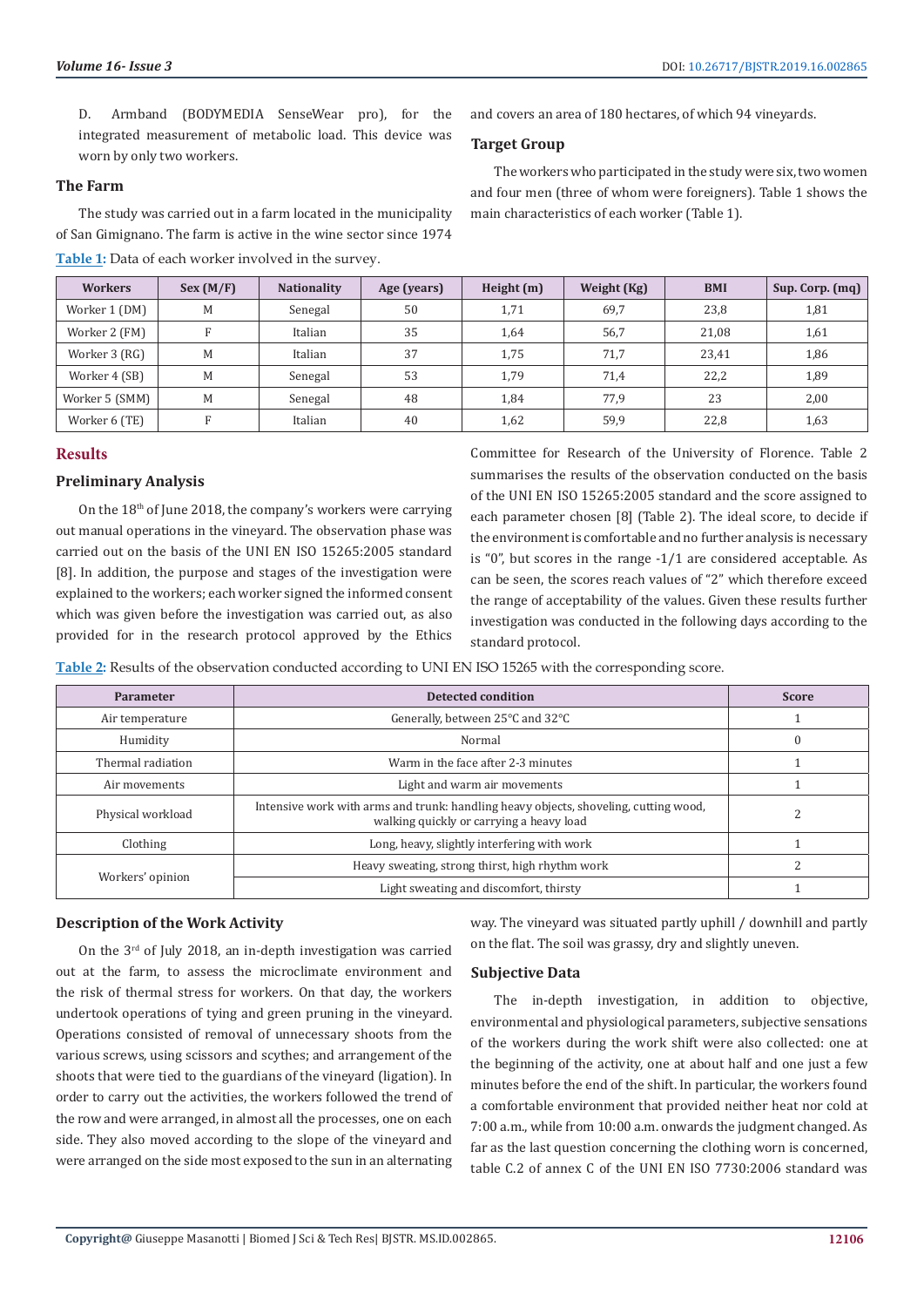followed, which assigns to each garment the respective thermal resistance measured in "Clo" (1 Clo =  $0.155$  m2K/W) [9].

# **Metabolic Load Assessment**

The work carried out during the survey has been subject to continuous observation and compared with the tables indicated in the technical standard UNI EN ISO 8996:2005 the workload would be "moderate" [8]. However, the analysis was deepened through the continuous monitoring of the heart rate (expressed in beats per minute) during the work, detected by heart rate monitors worn on the wrist throughout the shift by the single workers. The heart rate measured continuously for each worker is described in summary in Table 3. Using UNI EN ISO 8996:2005, it was possible to calculate the metabolic load expressed in watts/sqm of body surface, based on the detected HR, sex, weight and age of the subject [8]. The application of this method has led to the determination of metabolic rates (expressed in watts/sqm) for each activity, which have been reported in the table as an average based on time, for each worker (Table 4). Therefore, from the analysis of the variations in heart rate, it appears that the work carried out during the survey by the six workers can be classified, also through this method, as "Moderate work" confirming the analysis made by the method of screening. This was further confirmed by the analysis of the data collected with the ARMBAND monitor, worn by only two workers. The trend of the metabolic rate expressed in METs (1 MET= 3,5  $\rm H_2O$ x Kg x 1 minute =  $58.2$  watts/sqm) of the two workers during the work shift, is graphically represented (Figure 1).



**Figure 1:** Trend in metabolic rate (MET) over time for the two workers who wore armband.

| <b>There</b> of Summary of Heart rate addition cache worker. |                   |                         |                 |  |  |  |
|--------------------------------------------------------------|-------------------|-------------------------|-----------------|--|--|--|
| <b>Workers</b>                                               | <b>HR</b> a Relax | <b>HR</b> max Theoretic | <b>HR Media</b> |  |  |  |
| Worker 1 (DM)                                                | 77,6              | 170                     | 109             |  |  |  |
| Worker 2 (FM)                                                | 79,3              | 185                     | 101             |  |  |  |
| Worker 3 (RG)                                                | 71,3              | 183                     | 100,7           |  |  |  |
| Worker 4 (SB)                                                | 72,3              | 167                     | 115,9           |  |  |  |
| Worker 5 (SMM)                                               | 78,5              | 172                     | 110,8           |  |  |  |

**Table 3:** Summary of heart rate data for each worker.

Where the:

a) resting heart rate (resting HR) was calculated as the average of the lowest values measured up to the 5th percentile;

Worker 6 (TE) 78 180 100,5

- b) theoretical maximum heart rate (theoretical maximum heart rate) was calculated by removing the age from the value 220;
- c) average heart rate (average HR) was calculated as the average of all the frequencies measured (per second) from the beginning to the end of the activity.

| Table 4: Results of the metabolic load (watt/sqm) for each worker based on the flow of working time (min). |  |  |  |
|------------------------------------------------------------------------------------------------------------|--|--|--|
|                                                                                                            |  |  |  |

| <b>Minutes</b>        | Watt/mq   |           |           |           |            |           |  |
|-----------------------|-----------|-----------|-----------|-----------|------------|-----------|--|
|                       | <b>DM</b> | <b>FM</b> | <b>RG</b> | <b>SB</b> | <b>SMM</b> | <b>TE</b> |  |
| $0-120(06:00-08:00)$  | 208       | 90        | 235       | 283       | 276        | 135       |  |
| 121-180 (08:01-09:00) | 189       | 157       | 185       | 232       | 266        | 144       |  |
| 181-240 (09:01-10:00) | 229       | 150       | 170       | 266       | 254        | 147       |  |
| 241-300 (10:01-11:00) | 255       | 152       | 206       | 261       | 246        | 161       |  |
| 301-420 (11:01-13:00) | 216       | 143       | 186       | 242       | 251        | 152       |  |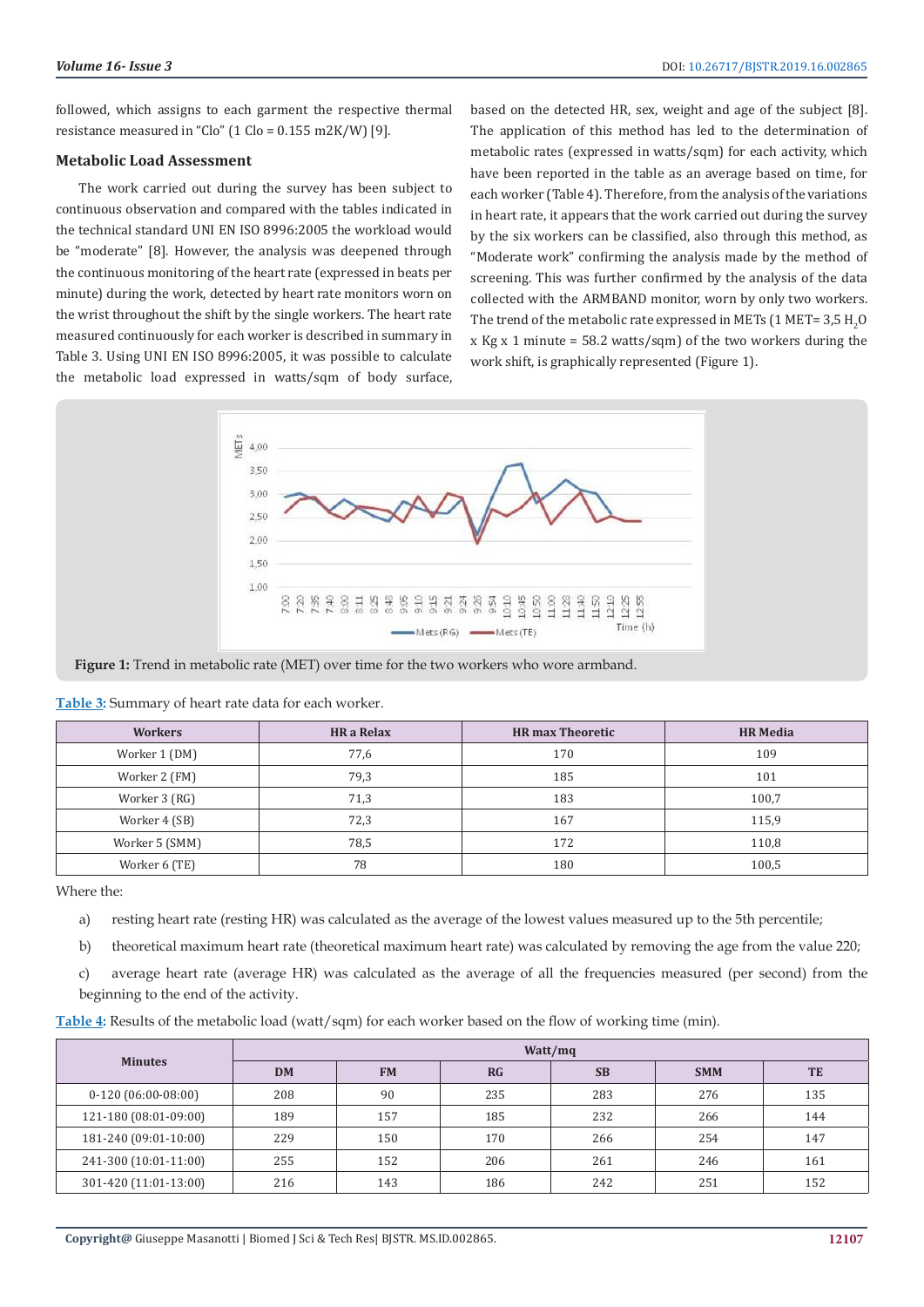# **Microclimatic Data**

The two microclimate control units, positioned respectively in the sun and in the shade, measured the parameters of ambient temperature, relative humidity, naturally ventilated wet bulb temperature, Globo thermometer temperature and WBGT throughout the working shift. The data collected by both controllers are represented graphically for each parameter (Figures 2a-2e). The microclimate parameters measured continuously were

analyzed and, taking into account the activity carried out over time by individual workers (type of activity and exposure to the sun and shade) and changes in the metabolic rate of each (change in FC, sex, age, weight and height) it was possible define, for each, the limit value of the WBGT according to UNI EN ISO 7243:2017 and compare it with the value of the same parameter measured continuously by the control units [12]. Must be pointed out that in all observations, the WBGT limit always exceeded at the end of the shift, when the conditions of radiation and air temperature become higher.



**Figure 2a:** Ambient temperature measured in the sun and shade.



Figure 2b: Relative humidity measured in the sun and shade.



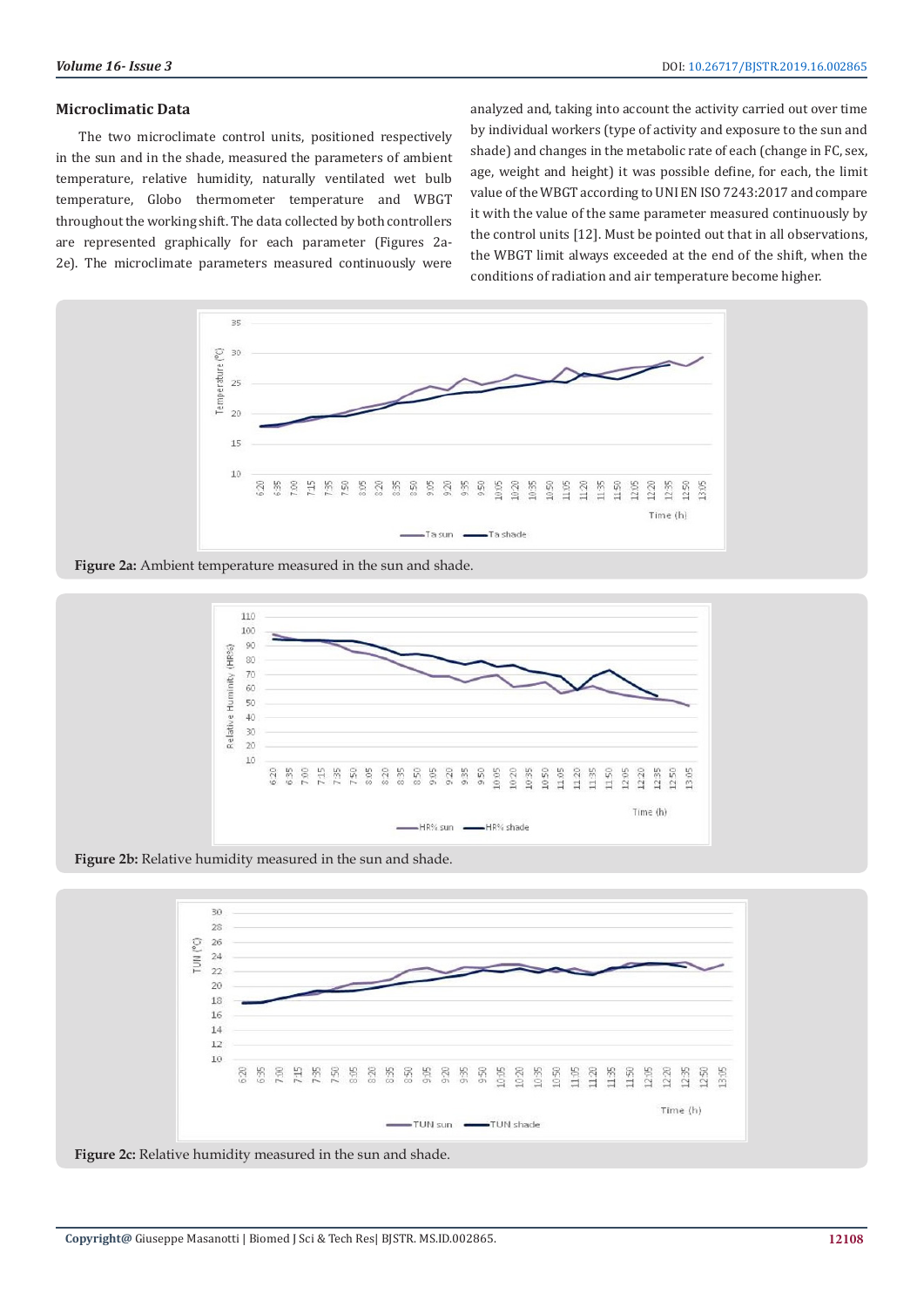

**Figure 2d:** Globo thermometer temperature measured in the sun and shade.



**Figure 2e:** WBGT detected in the sun and shade.

#### **Physiological Response of Workers**

For the calculation of the actual water loss during the work were collected the initial weight of the subject, the amount of food and liquids introduced and the amount by weight of urine and faeces expelled. The following table summarises the information collected for each worker and the relative value of actual water loss (Table 5). The total water loss was determined by adding to the initial weight of the subject the relative amount of food and drink introduced and subtracting the weight of any urine and faeces expelled. The water loss observed by the various workers at the end of the shift is limited to less than two litres, always below the limit value laid down in the UNI EN ISO 9886:2004 standard [15]

and in other studies carried out on the subject [16-18]. This is in line with relatively moderate exposure to heat levels and metabolic activity rate values. Another physiological parameter detected was the value of the tympanic temperature. This was measured at four different moments during work. The values of the temperatures found are shown in the Table 6. The tympanic temperatures have had the same trend for all workers: they have gradually increased, and then decreased during the last measurement, made at the end of the work, at the company headquarters and not in the field. Only for three workers the measurement carried out at 11:00 AM, in the hottest period of the day with the WBGT exceeding the calculated limit value, the limit of 38°C set by UNI EN ISO 9886:2004 was exceeded slightly [15].

| Table 5: Information for the determination of the total and actual water loss value for each worker. |  |  |  |
|------------------------------------------------------------------------------------------------------|--|--|--|
|------------------------------------------------------------------------------------------------------|--|--|--|

| <b>Workers</b> | Initial weight (kg) | Food/liquids (kg) | Urine / faeces (kg) | Final weight (kg) | <b>Total water loss</b> |
|----------------|---------------------|-------------------|---------------------|-------------------|-------------------------|
| Worker 1 (DM)  | 69,7                | 3,2               | 1,73                | 70,4              | 0,77                    |
| Worker 2 (FM)  | 56,7                | 2,45              | 1,78                | 56,4              | 0,97                    |
| Worker 3 (RG)  | 71,7                | 2,23              | 2,03                | 70,2              | 1,7                     |
| Worker 4 (SB)  | 71,4                | 1,58              | 0,33                | 71                | 1,65                    |
| Worker 5 (SMM) | 77,9                | 2,17              | 1,73                | 76,6              | 1,74                    |
| Worker 6 (TE)  | 59,9                | 0,75              | 0,33                | 59,3              | 1,02                    |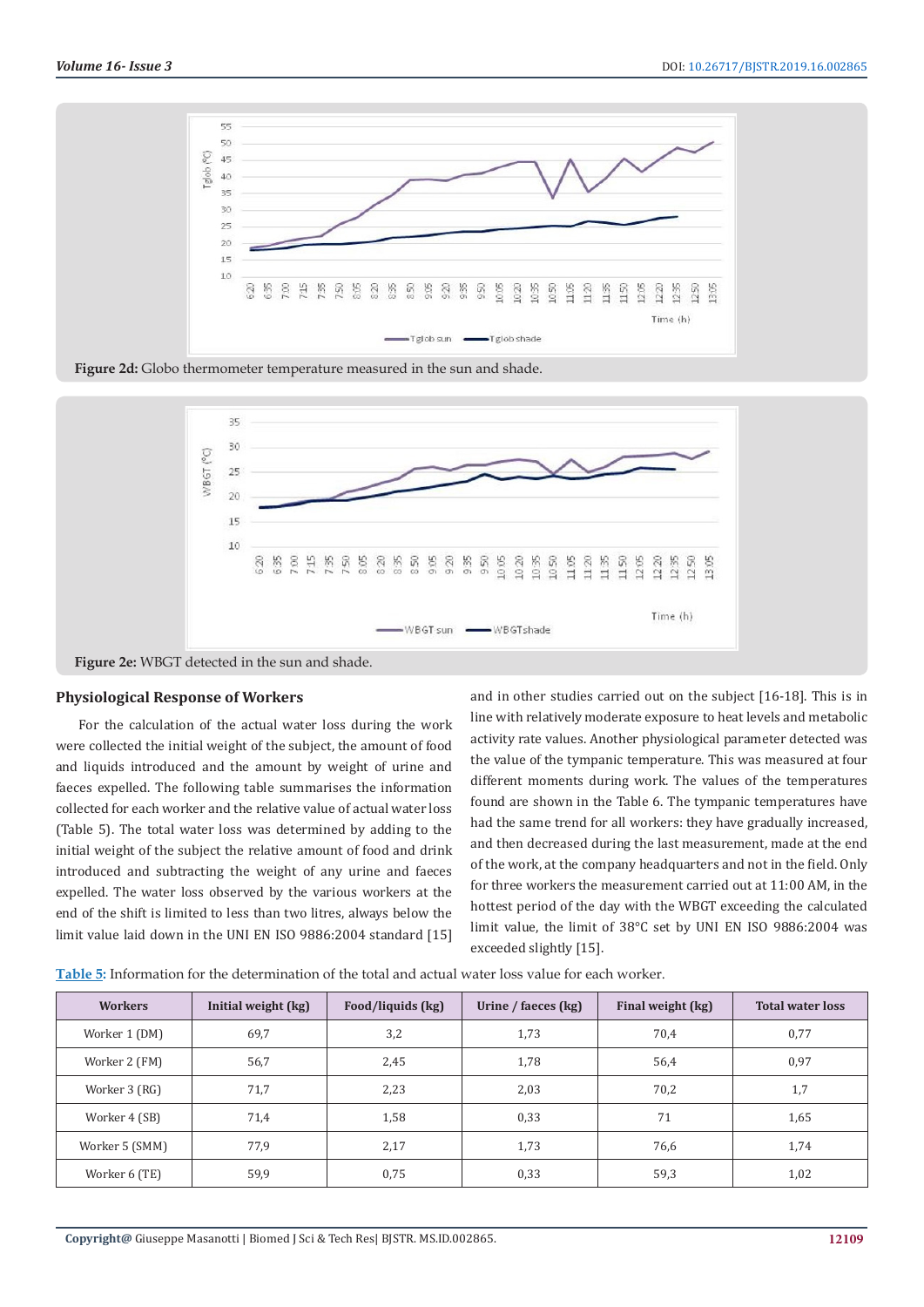| <b>Workers</b> | <b>Measurement 1</b><br>(start) | <b>Measurement 2</b><br>$(9 \text{ o'clock})$ | Measurement 3<br>$(11 \text{ o'clock})$ | <b>Measurement 4</b><br>(end shift) |
|----------------|---------------------------------|-----------------------------------------------|-----------------------------------------|-------------------------------------|
| Worker 1 (DM)  | 35,8                            | 37,3                                          | 38,3                                    | 36,9                                |
| Worker 2 (FM)  | 35,8                            | 36,6                                          | 37,8                                    | 37,1                                |
| Worker 3 (RG)  | 35,8                            | 37,3                                          | 38,3                                    | 36,9                                |
| Worker 4 (SB)  | 35,8                            | 37,3                                          | 38,3                                    | 36,9                                |
| Worker 5 (SMM) | 35,5                            | 37                                            | 37                                      | 36,6                                |
| Worker 6 (TE)  | 35,8                            | 36,6                                          | 37,8                                    | 37,1                                |

**Table 6:** Tympanic temperatures (°C) measured at four different moments during the work shift.

#### **Discussion**

From the analysis of the data collected, no particular situations of risk of thermal stress emerged for the workers examined, except for the period around 11:00 AM when the WBGT, under the sun, reached values higher than 30°C. In fact, the heart rates measured have always been below the theoretical maximum limit and with these it was possible to calculate the workload during the activity. The metabolic rate defined the type of activity as "moderate" and this evaluation was confirmed by three different evaluation methods (Screening, Analysis and Armband). Thanks to the determination of the metabolic load, it was possible to calculate the WBGT limit for each worker who, compared with the WBGT detected by the microclimate control units, showed higher levels only in the periods of the shift most exposed to the heat. Total water loss for all workers was contained and always below the limit values (1.25 l/h for acclimatized subjects), while tympanic temperatures exceeded the limit value of 38 for three workers at 11:00 am. The study showed elements of "strain" of workers only in the last period of the working day, the increase in heat, but did not highlight health risks or high critical microclimate or heat stress.

The study showed a situation of absence of thermal risk, in relation to the activity carried out by the workers, for exposure to the microclimate conditions present in the specific day of the study. However, it should be considered that the climatic trend in the period under study was characterized by temperatures that were not excessively high, unlike what was observed in the previous years. Therefore, it is clear that there is a need to maintain constant attention on the phenomenon also for the next few years, in view of the climate change underway, which is expected to cause further global warming. It is therefore essential to assess in detail the various factors that can cause heat stress even in outdoor work, so as to provide increasingly effective tools to assess the risk of workers and consequently implement the necessary preventive measures to limit this risk. The data collected in the study and the results obtained can also be used to improve the information/ training interventions of workers in order to make them aware of risk situations; this is especially true for workers who are hired under atypical employment contracts, often for a fixed period, and are therefore less prepared and acclimatized to deal with these work situations. In this regard, the origin of the workers should not be under estimated, as they are often foreigners and may present difficulties in understanding rules, as well as different habits and

ways of working from workers who have already been in the work cycle for some time.

In order to respond to these difficulties training and information initiatives aimed at both employers and individual workers, providing real-time information on risks can be a good starting point. The joint planned prevention systems should consider:

i) the reorganisation of work, for example by considering the execution of work at times that avoid exposure to the sun during the hottest hours;

ii) the presence of breaks during the activity carried out in appropriate environments, which even if short, allow workers to cool down, hydrate, restore the thermal balance and physiological recovery;

iii) the need for progressive acclimatisation during systematic exposure to high temperatures in order to adapt certain physiological parameters.

The methods of assessing the risk of heat stress in a severe hot environment used in this study can be used by employers and their consultants to properly carry out the risk assessment for all those workers working outdoors, thus providing valuable support for the identification of any prevention measures, as well as providing a basis for the formulation of business improvement programs.

The results obtained can provide valuable support for all information initiatives for workers exposed to a severe hot environment, initiatives that may involve public bodies, producers' associations, trade associations and trade unions. Finally, also the bodies responsible for control in the workplace can use the methods and results obtained to plan and improve supervisory measures, also verifying the completeness and adequacy of the risk assessment by physical agents. The best knowledge of possible situations of risk from microclimate in the activities carried out in the summer in agriculture, can also help the prevention services to provide assistance to all companies and workers, to implement the best preventive solutions to limit this risk. The study carried out is a good example for a correct assessment of this risk, showing that already today it is appropriate to consider it with particular attention, in order to be able to adequately prevent it. At last, in order to disseminate and share these local initiatives at European level it is important that such initiatives are supported by the POLO for the Promotion of Health, Safety and Ergonomics in the PMMI of